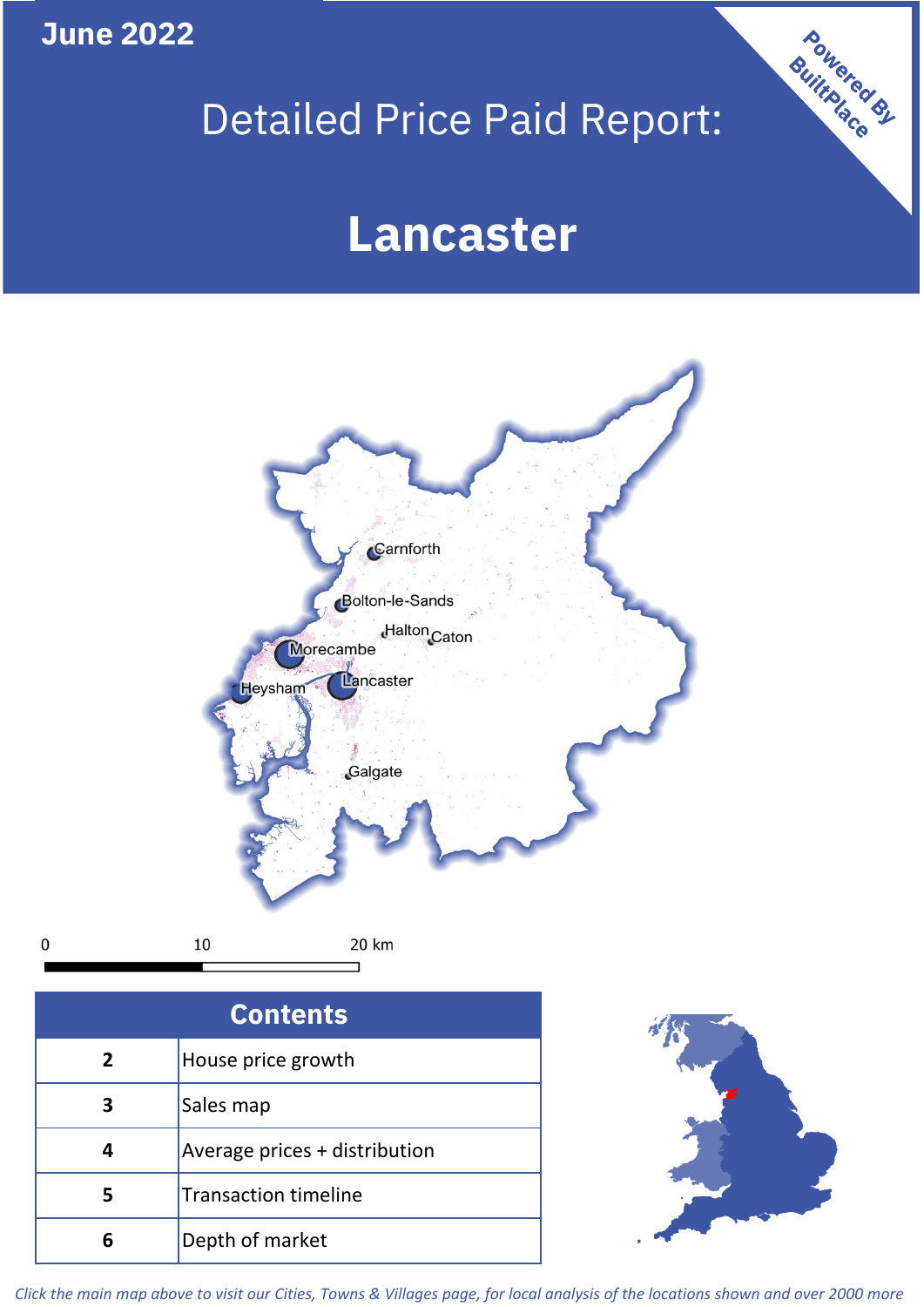### **Headline Data**

|                     | <b>Current level</b> | 3 month | <b>Annual</b> | 5 year  | 10 year |
|---------------------|----------------------|---------|---------------|---------|---------|
| <b>House prices</b> | £189,018             | 1.4%    | 9.0%          | 25.3%   | 38.9%   |
| <b>Transactions</b> | 2,406                | $-8.7%$ | 17.7%         | $-3.4%$ | 33.4%   |

# **House Price Growth (April 2022 data)**

#### *Annual Change in House Prices*



House prices in Lancaster grew by 9.0% in the 12 months to April 2022 (based on 3-month smoothed data). By comparison national house prices grew by 10.7% and prices in the North West grew by 11.0% over the same period.

Lancaster house prices are now 20.9% above their previous peak in 2007, compared to +36.0% for the North West and +52.9% across England.



#### *Year-To-Date Change in House Prices, December to April*

Local prices have grown by 2.5% in 2022 so far, compared to growth of 2.9% over the same period last year.

#### *Source: OS OpenData; UK House Price Index (Contains HM Land Registry data © Crown copyright)*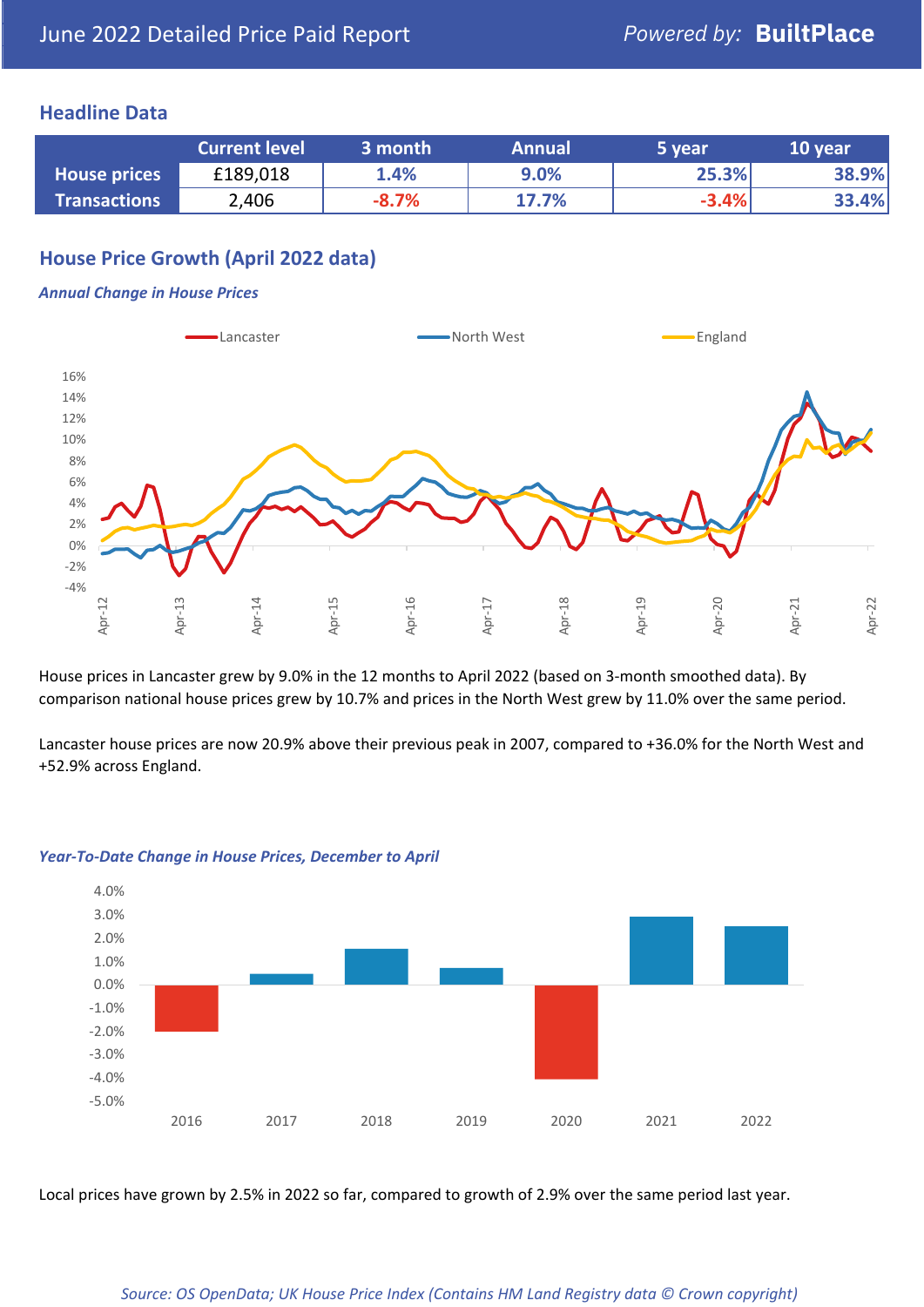# **House Price Map**

*12 months to April 2022*



*Each point is one postcode, coloured by the average value relative to all sales in this local authority (price bands are LA-specific quintiles).*

# **Map Key**

| 1st quintile / lowest 20%  |
|----------------------------|
|                            |
|                            |
|                            |
| 5th quintile / highest 20% |
|                            |

*Source: OS OpenData; UK House Price Index (Contains HM Land Registry data © Crown copyright)*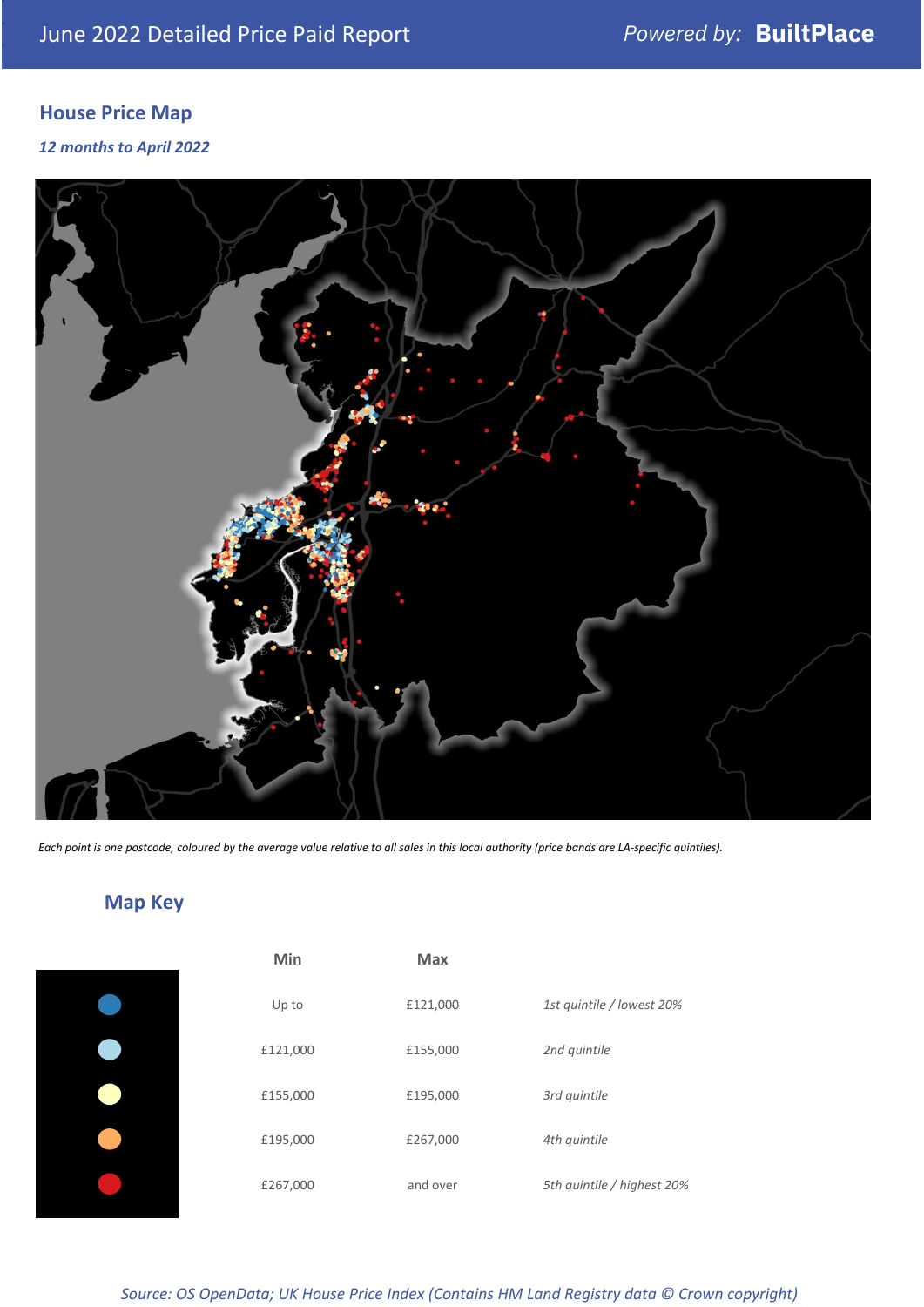# **Average House Price by Property Type**

### *12 months to April 2022*



|                 | <b>New</b> | <b>Second hand</b> |  |  |
|-----------------|------------|--------------------|--|--|
| <b>Flat</b>     | £208,000   | £132,070           |  |  |
| <b>Terraced</b> | £212,857   | £164,602           |  |  |
| Semi-detached   | £221,716   | £203,276           |  |  |
| <b>Detached</b> | £324,696   | £337,577           |  |  |

## **House Price Distribution by Year**

*All properties, by price band and calendar year (2020 = year to date)*

|                    | 1997 | 2002 | 2007 | 2012 | 2017 | 2019 | 2020 |
|--------------------|------|------|------|------|------|------|------|
| <b>Under £100k</b> | 93%  | 80%  | 18%  | 27%  | 19%  | 11%  | 12%  |
| £100-200k          | 6%   | 17%  | 65%  | 57%  | 56%  | 51%  | 51%  |
| E200-300k          | 1%   | 3%   | 12%  | 12%  | 17%  | 24%  | 22%  |
| £300-400k          | 0%   | 1%   | 3%   | 3%   | 5%   | 9%   | 7%   |
| £400-500k          | 0%   | 0%   | 1%   | 1%   | 2%   | 3%   | 5%   |
| £500k-1m           | 0%   | 0%   | 1%   | 1%   | 1%   | 2%   | 2%   |
| £1-2m              | 0%   | 0%   | 0%   | 0%   | 0%   | 0%   | 0%   |
| <b>Over £2m</b>    | 0%   | 0%   | 0%   | 0%   | 0%   | 0%   | 0%   |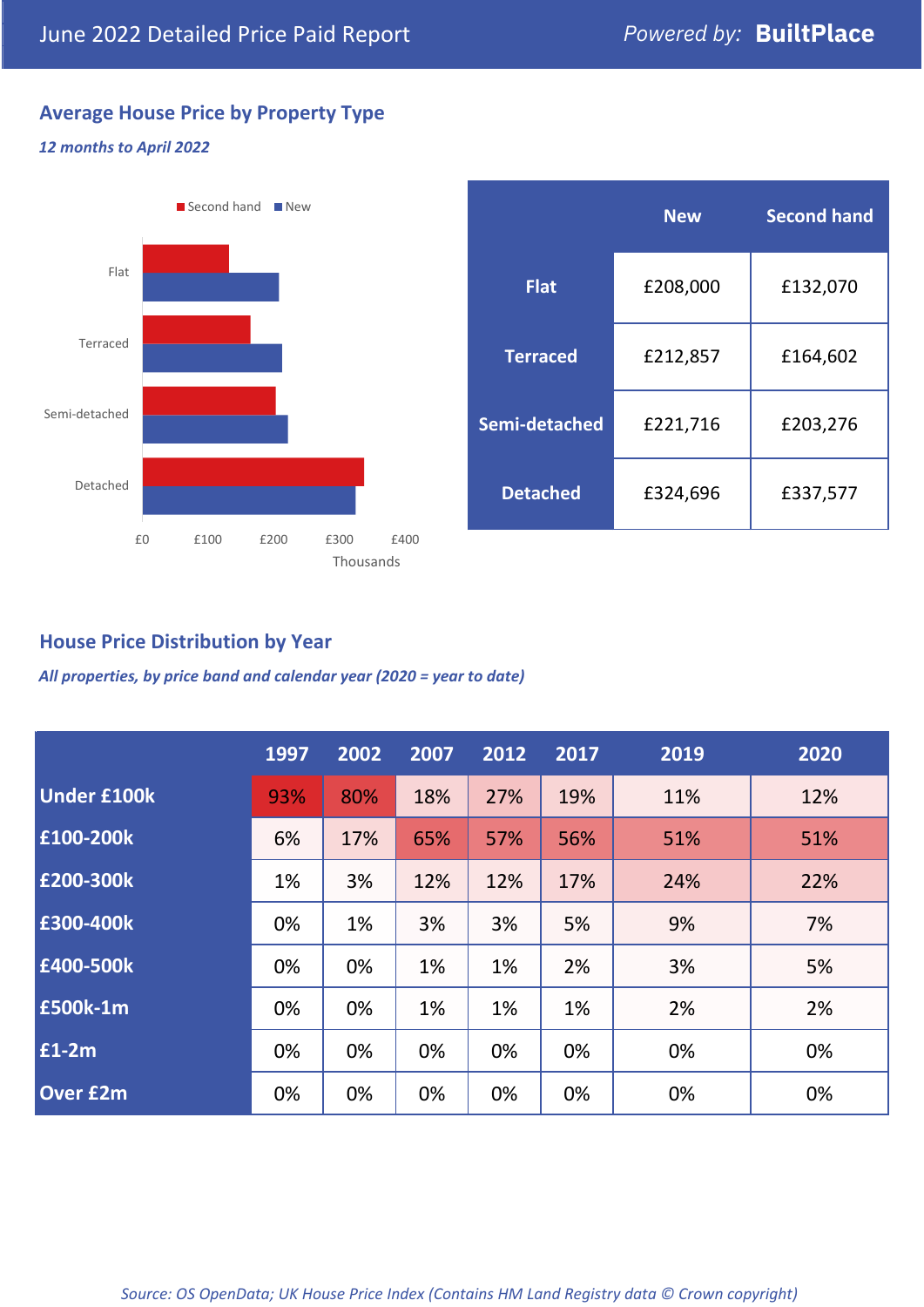# **Transactions (February 2022 data)**

*Annual Transactions, Indexed (2001-05 average = 100)*



There were 2,406 transactions in Lancaster during the 12 months to February 2022. This is 65% of the average from 2001- 05 and suggests activity is significantly below pre-downturn levels.

Transactions in Lancaster have fallen by 5.1% since 2014, compared to changes of +3.4% for North West and -7.7% for England.



#### *Cash and New Build Sales as % of Total, by Year*

*Note: The data on this page EXCLUDES transactions identified as transfers under a power of sale/repossessions, buy-to-lets (where they can be identified by a mortgage), and transfers to non-private individuals - i.e. it comprises only Land Registry 'A' data.*